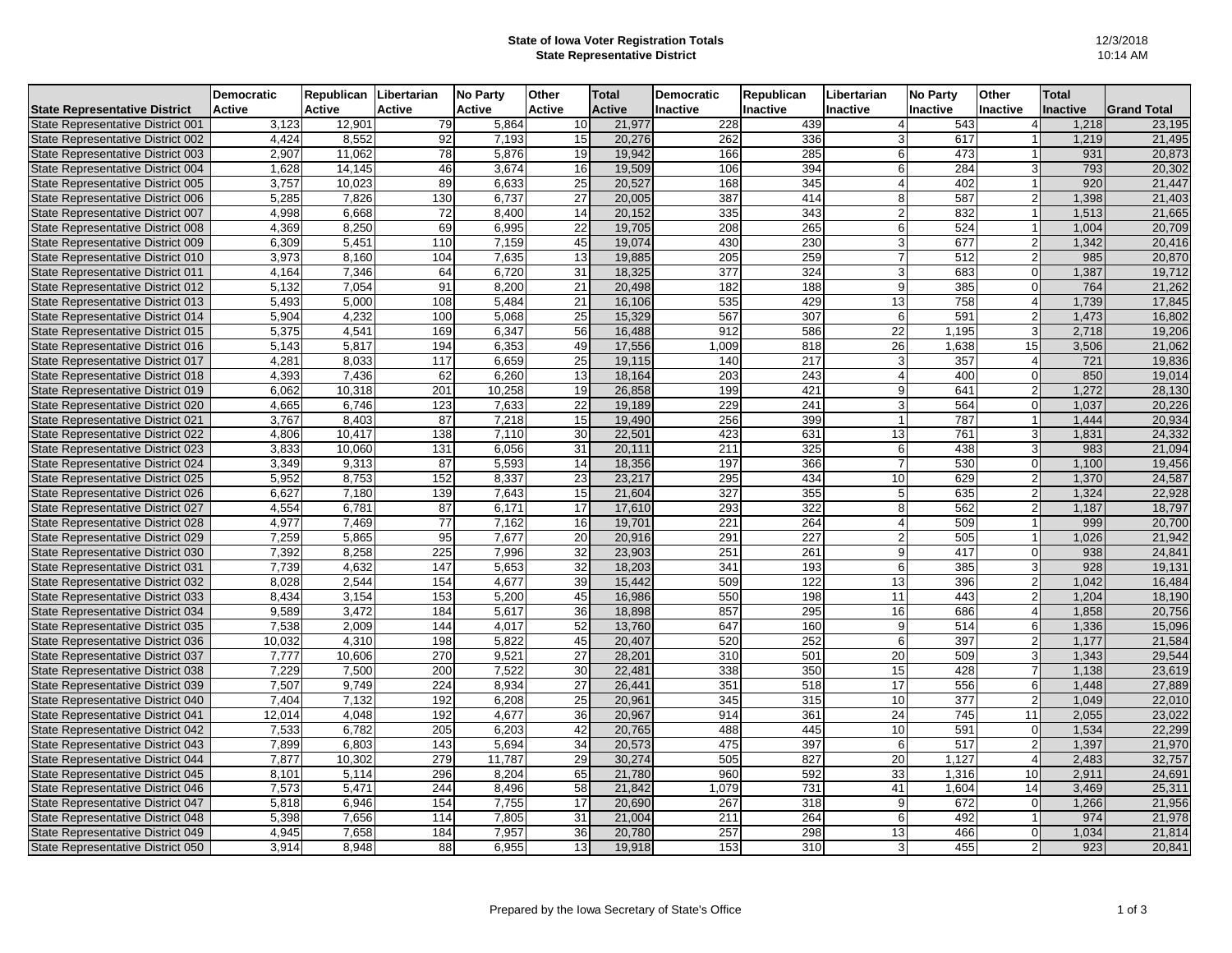## **State of Iowa Voter Registration Totals State Representative District**

|                                      | Democratic    | Republican    | Libertarian   | <b>No Party</b> | <b>Other</b>  | <b>Total</b>  | Democratic       | Republican       | Libertarian     | <b>No Party</b> | <b>Other</b>    | <b>Total</b> |                    |
|--------------------------------------|---------------|---------------|---------------|-----------------|---------------|---------------|------------------|------------------|-----------------|-----------------|-----------------|--------------|--------------------|
| <b>State Representative District</b> | <b>Active</b> | <b>Active</b> | <b>Active</b> | <b>Active</b>   | <b>Active</b> | <b>Active</b> | <b>Inactive</b>  | Inactive         | <b>Inactive</b> | <b>Inactive</b> | <b>Inactive</b> | Inactive     | <b>Grand Total</b> |
| State Representative District 051    | 4,911         | 6,548         | 67            | 8,247           | 9             | 19,782        | 280              | 235              |                 | 632             |                 | 1,149        | 20,931             |
| State Representative District 052    | 5,606         | 5,466         | 56            | 8,728           | 23            | 19,879        | 325              | 238              | 8               | 668             |                 | 1,240        | 21,119             |
| State Representative District 053    | 6,415         | 4,574         | 63            | 8,758           | 18            | 19,828        | 360              | 237              | 3               | 720             | Δ               | 1,324        | 21,152             |
| State Representative District 054    | 3,994         | 8,370         | 81            | 7,432           | 11            | 19,888        | 192              | 271              | U               | 466             |                 | 930          | 20,818             |
| State Representative District 055    | 5,897         | 6,550         | 62            | 7,261           | 28            | 19,798        | 386              | 210              | 6               | 613             |                 | 1,220        | 21,018             |
| State Representative District 056    | 4,798         | 7,264         | 75            | 7,194           | 17            | 19,348        | 301              | 270              | 3               | 590             | $\overline{2}$  | 1,166        | 20,514             |
| State Representative District 057    | 7,949         | 6,739         | 109           | 8,426           | 19            | 23,242        | 183              | 199              |                 | 371             |                 | 755          | 23,997             |
| State Representative District 058    | 6,695         | 5,307         | 48            | 9,352           | 11            | 21,413        | 251              | 181              |                 | 568             |                 | 1,006        | 22,419             |
| State Representative District 059    | 6,552         | 5,358         | 205           | 8,038           | 34            | 20,187        | 608              | 441              | 17              | 1,054           |                 | 2,126        | 22,313             |
| State Representative District 060    | 6,835         | 7,214         | 151           | 7,914           | 34            | 22,148        | 479              | 479              | 10              | 683             |                 | 1,656        | 23,804             |
| State Representative District 061    | 7,074         | 3,958         | 153           | 6,437           | 39            | 17,661        | 570              | 218              | 11              | 568             |                 | 1,372        | 19,033             |
| State Representative District 062    | 8,308         | 2,520         | 152           | 5,755           | 47            | 16,782        | 654              | 161              | 6               | 563             | $\Omega$        | 1,384        | 18,166             |
| State Representative District 063    | 5,115         | 6,617         | 120           | 9,127           | 12            | 20,991        | 268              | 251              | 6               | 607             | 3               | 1,135        | 22,126             |
| State Representative District 064    | 5,206         | 4,693         | 71            | 8,459           | 13            | 18,442        | 214              | 125              | 6               | 571             |                 | 917          | 19,359             |
| State Representative District 065    | 9,150         | 4,009         | 217           | 6,207           | 58            | 19,641        | 651              | 249              | 17              | 640             | 6               | 1,563        | 21,204             |
| State Representative District 066    | 7,555         | 5,596         | 183           | 7,200           | 49            | 20,583        | 470              | 283              | 13              | 527             | 5               | 1,298        | 21,881             |
| State Representative District 067    | 6,669         | 7,272         | 201           | 8,437           | 34            | 22,613        | 331              | 402              | 11              | 608             | $\overline{2}$  | 1,354        | 23,967             |
| State Representative District 068    | 7,174         | 6,243         | 211           | 8,530           | 45            | 22,203        | 356              | 305              | 16              | 563             |                 | 1,244        | 23,447             |
| State Representative District 069    | 7,760         | 4,293         | 216           | 7,806           | 56            | 20,131        | 538              | 230              | 16              | 645             | 4               | 1,433        | 21,564             |
| State Representative District 070    | 8,331         | 4,755         | 215           | 7,509           | 40            | 20,850        | 509              | 259              | 13              | 563             | 6               | 1,350        | 22,200             |
| State Representative District 071    | 5,620         | 4,839         | 107           | 6,056           | 27            | 16,649        | 366              | 246              |                 | 618             | $\Omega$        | 1,237        | 17,886             |
| State Representative District 072    | 5,107         | 6,541         | 93            | 8,258           | 18            | 20,017        | 226              | 191              | 3               | 507             | $\Omega$        | 927          | 20,944             |
| State Representative District 073    | 6,563         | 6,274         | 112           | 8,071           | 26            | 21,046        | 240              | 190              | 6               | 418             |                 | 859          | 21,905             |
| State Representative District 074    | 10,209        | 3,861         | 157           | 6,432           | 41            | 20,700        | 1,174            | 440              | 22              | 979             | 10              | 2,625        | 23,325             |
| State Representative District 075    | 4,680         | 6,781         | 101           | 8,729           | 19            | 20,310        | 224              | 224              |                 | 509             | $\overline{2}$  | 966          | 21,276             |
| State Representative District 076    | 6,106         | 6,845         | 107           | 8,633           | 23            | 21,714        | 763              | 265              |                 | 856             | 4               | 1,895        | 23,609             |
| State Representative District 077    | 8,820         | 5,878         | 175           | 8,960           | 30            | 23,863        | 697              | 571              | 17              | 912             | Δ               | 2,201        | 26,064             |
| State Representative District 078    | 4,673         | 7,592         | 108           | 7,069           | 26            | 19,468        | 242              | 279              | 5               | 546             |                 | 1,073        | 20,541             |
| State Representative District 079    | 3,354         | 10,226        | 118           | 6,127           | 15            | 19,840        | 361              | 510              | 8               | 698             |                 | 1,578        | 21,418             |
| State Representative District 080    | 5,188         | 7,251         | 84            | 6,583           | 16            | 19,122        | 337              | 320              |                 | 696             | $\overline{2}$  | 1,362        | 20,484             |
| State Representative District 081    | 6,963         | 4,410         | 57            | 5,602           | 26            | 17,058        | 526              | 272              | 2               | 737             |                 | 1,538        | 18,596             |
| State Representative District 082    | 6,593         | 6,432         | 100           | 5,771           | 38            | 18,934        | 423              | 269              | 13              | 618             | 12              | 1,335        | 20,269             |
| State Representative District 083    | 7,592         | 3,606         | 109           | 6,728           | 18            | 18,053        | 546              | 258              | 10              | 897             | 2               | 1,713        | 19,766             |
| State Representative District 084    | 4,322         | 7,231         | 90            | 7,186           | 15            | 18,844        | $\overline{311}$ | 342              | 6               | 745             | 21              | 1,406        | 20,250             |
| State Representative District 085    | 12,891        | 3,864         | 208           | 7,544           | 59            | 24,566        | 2,393            | 1,129            | 48              | 2,791           | 17              | 6,378        | 30,944             |
| State Representative District 086    | 10,761        | 3,079         | 199           | 6,870           | 60            | 20,969        | 2,014            | $\overline{774}$ | 35              | 2,194           | 17              | 5,034        | 26,003             |
| State Representative District 087    | 8,090         | 4,295         | 120           | 6,600           | 33            | 19,138        | 707              | 299              | 10              | 866             | 5               | 1,887        | 21,025             |
| State Representative District 088    | 5,533         | 6,370         | 75            | 7,493           | 18            | 19,489        | 251              | 246              |                 | 534             | $\overline{3}$  | 1,038        | 20,527             |
| State Representative District 089    | 7,193         | 4,485         | 128           | 8,687           | 41            | 20,534        | 670              | 345              | 10              | 852             | $\overline{4}$  | 1,881        | 22,415             |
| State Representative District 090    | 7,244         | 2,827         | 148           | 7,584           | 43            | 17,846        | 1,138            | 356              | 26              | 1,312           | $\overline{7}$  | 2,839        | 20,685             |
| State Representative District 091    | 5,782         | 5,846         | 81            | 7,504           | 37            | 19,250        | 476              | 344              |                 | 807             | $\Omega$        | 1,634        | 20,884             |
| State Representative District 092    | 5,818         | 5,980         | 126           | 8,960           | 31            | 20,915        | 496              | 385              | 5               | 826             | $\overline{7}$  | 1,719        | 22,634             |
| State Representative District 093    | 7,118         | 6,081         | 150           | 8,484           | 37            | 21,870        | 751              | 560              | 26              | 1,144           | 6               | 2,487        | 24,357             |
| State Representative District 094    | 6,414         | 8,807         | 149           | 10,113          | 21            | 25,504        | 589              | 756              | 20              | 1,054           | 3               | 2,422        | 27,926             |
| State Representative District 095    | 6,419         | 6,491         | 144           | 8,559           | 25            | 21,638        | 288              | 214              | 6               | 449             |                 | 958          | 22,596             |
| State Representative District 096    | 4,198         | 6,579         | 66            | 8,201           | 15            | 19,059        | 172              | 172              |                 | 469             | 2               | 819          | 19,878             |
| State Representative District 097    | 5,507         | 6,983         | 98            | 9,544           | 21            | 22,153        | 280              | 322              | 3               | 611             |                 | 1,217        | 23,370             |
| State Representative District 098    | 6,181         | 4,116         | 70            | 8,155           | 22            | 18,544        | 499              | 194              | 6               | 805             |                 | 1,511        | 20,055             |
| State Representative District 099    | 9,446         | 5,083         | 161           | 6,979           | 32            | 21,701        | 651              | 353              | 11              | 717             | $\overline{7}$  | 1,739        | 23,440             |
| State Representative District 100    | 8,066         | 4,042         | 144           | 6,578           | 40            | 18,870        | 729              | 353              | 13              | 819             | 11              | 1,925        | 20,795             |